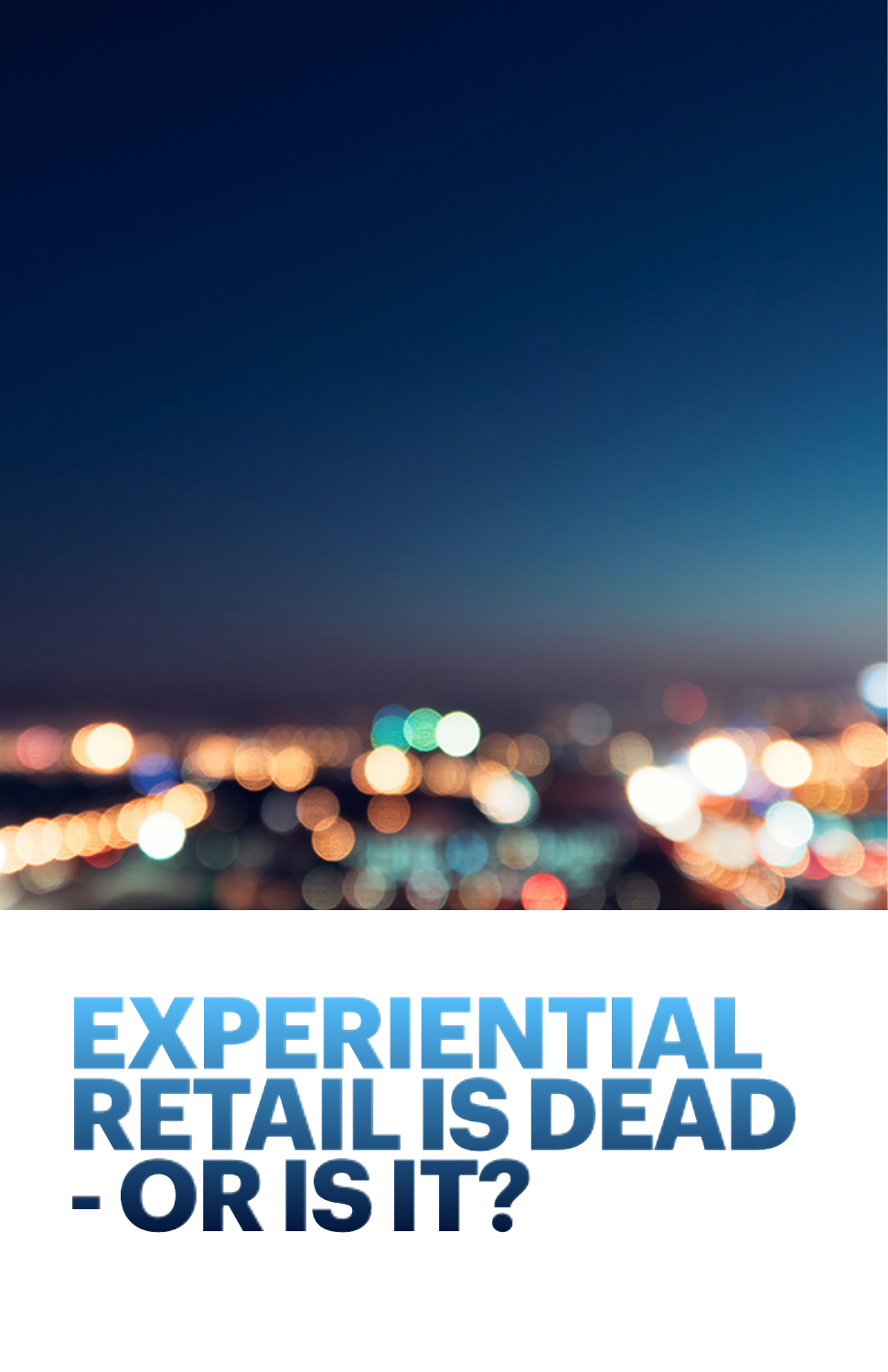# **EXPERIENTIAL RETAIL**



**BY STEVE LISTER**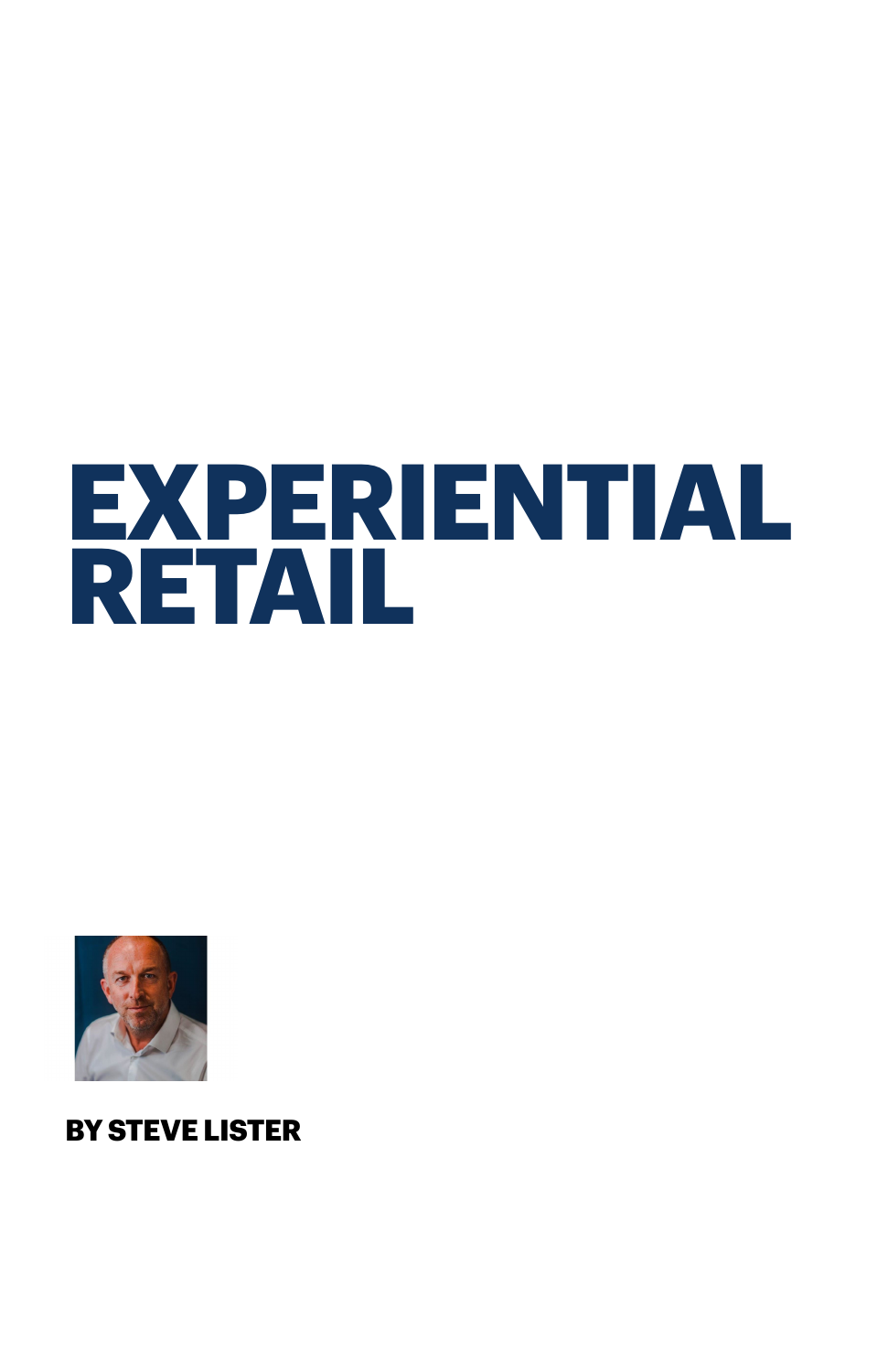### **IS EXPERIENTIAL RETAIL DEAD?**

It was only just a few short months ago that consumers had freedom of choice, real choice, choice to shop where ever they wanted, whenever they wanted. Their choices were based on criteria like convenience, brand loyalty, price and familiarity……….we all get into going to same shops at the same times and these habits were hard to break but they have been broken.

Consumers have been forced to buy online and this habit might become permanent without the retail experience they have been missing & craving.

However, all this has been turned on it's head, the period of lockdown has created the opportunity to 'start again' and 'form new retail habits'……..to rewrite the shopper marketing playbook and embrace a once in a lifetime to redesign & create a truly experiential retail environment.

The old, pre-COVID19 shopper marketing rules were about what works, what's effective, engaging, impactful, what delivered a return on their investment……..everything has changed………the old shopper marketing rule book has been ripped up.

Whilst lockdown has created marketing 'restrictions', these are gradually starting to ease, social distancing measures and priority shopping continue to remain the same in grocery retailers and other retailers open up they are finding ways to accelerate the in-store experience making it eficient and a safe retail experience.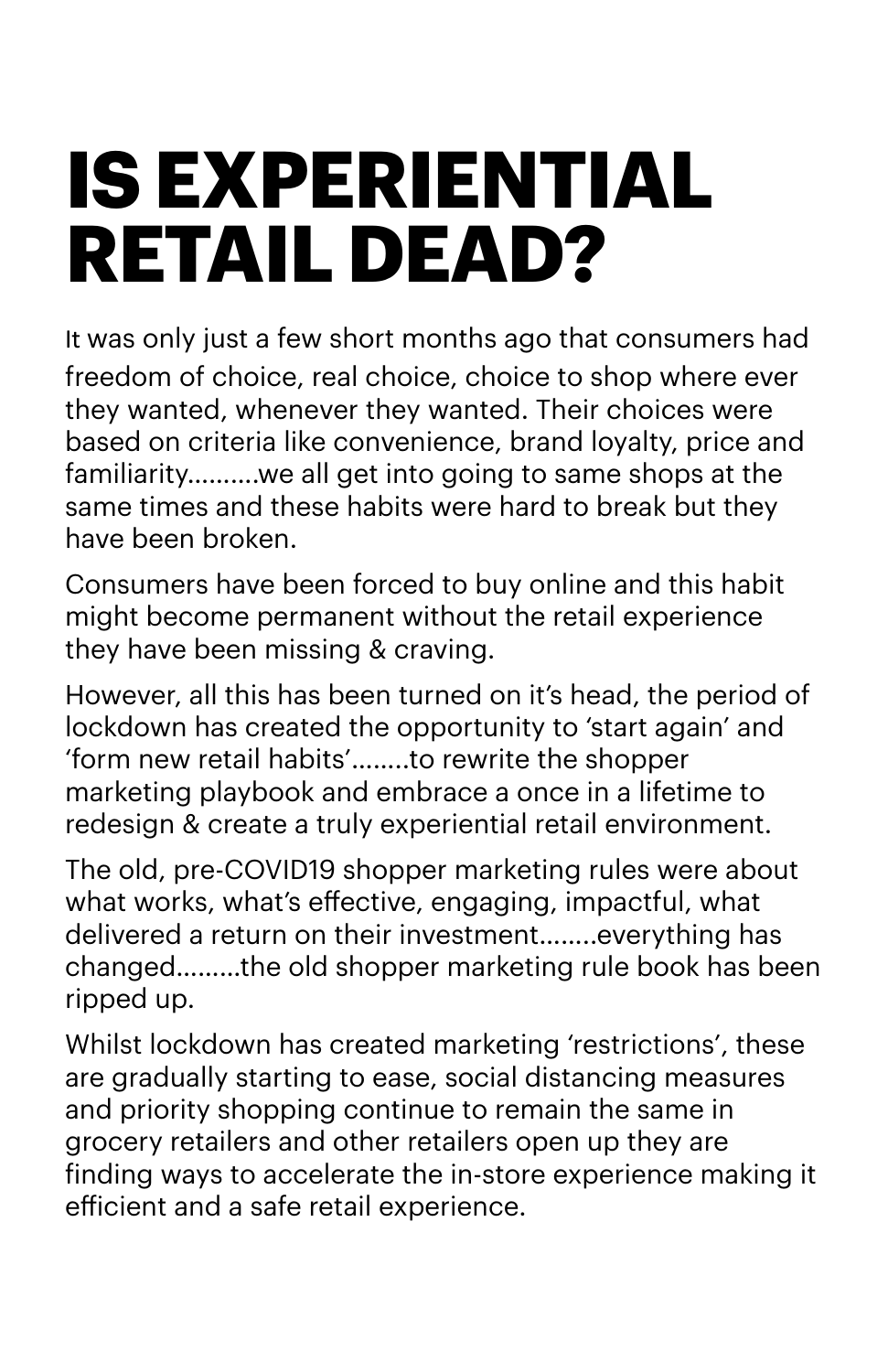Pre-lockdown the whole brand & retailers objective was to get customers to slow them down, linger in the aisles, touch the products, try products on, interact with staff members but this is definitely off the agenda right now.

We have heard recent predictions that experiential retail will be the saviour of brick-and-mortar ,high street retail but what does this mean for the retail industry as a whole, as well as the brands that have already invested big in the physical retail store strategy?

What we do now know is that shopper priorities and habits have definitely changed since the impact of Covid-19 had first been realised. Now, new data is starting to emerge that forecasts which changes in shopper behaviour habits are here to stay and which will phase out over the next few months and beyond.

Whilst the majority of media & marketing activation options are now available once again, retailers are adapt their messages to customers and flex planned campaigns & events in reaction to COVID-19.

In a recent report from Epson about the 'The experiential retail revolution' - 75% of European consumers would change their shopping behaviour if retail outlets were more experiential.

Many 'retail experts' are predicting the death of experiential retail post COVID19 pandemic in a 'non touch' retail world.

In reality there will be winners & losers and if brands & retailers get this right, it's their opportunity to create the experiential retail that consumers have be waiting for.